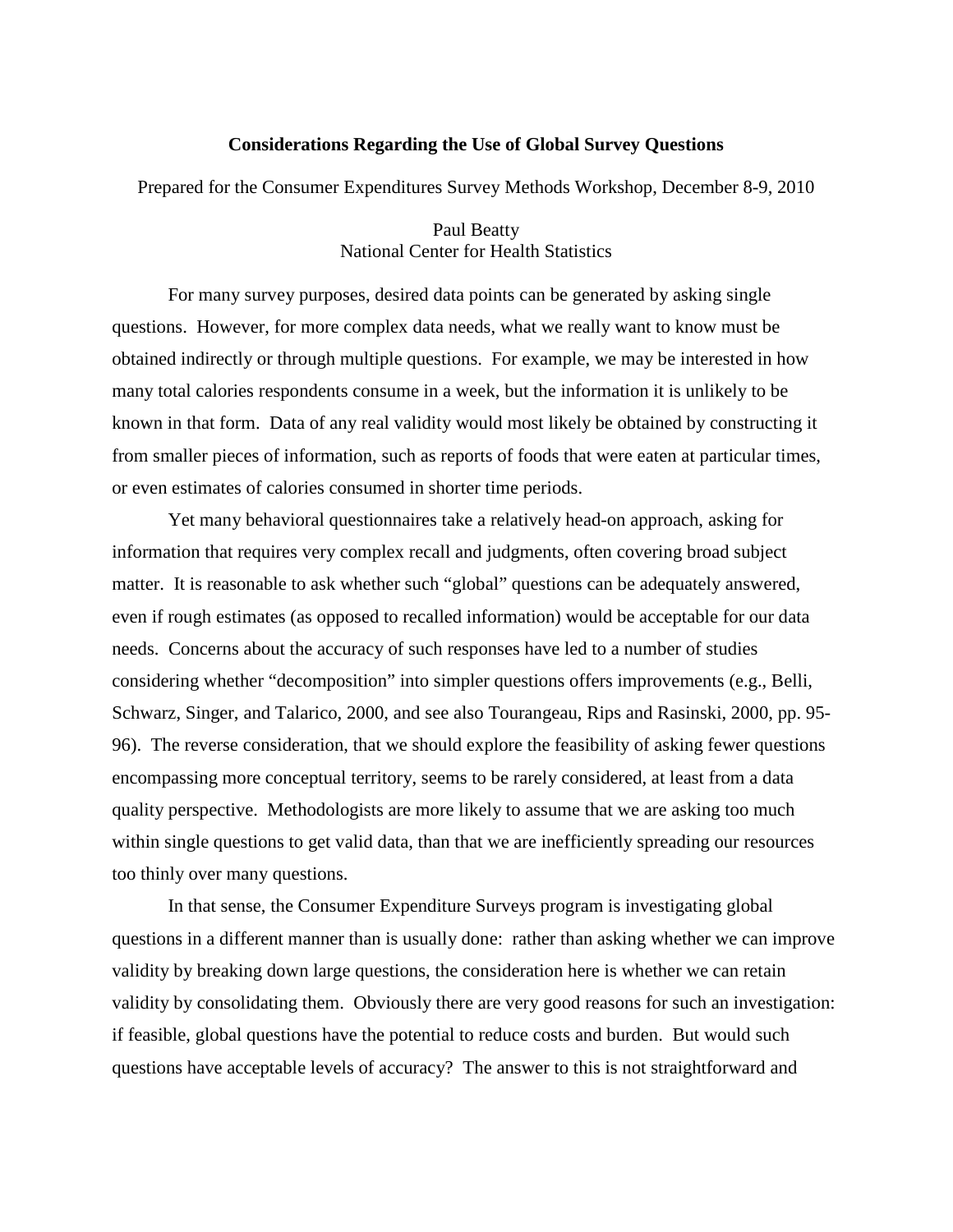depends a great deal upon the specific questions asked. However, in the course of this paper, I hope to lay the groundwork for several conclusions:

- Global questions of the sort being considered here are unlikely to yield responses that are literally correct—that is, they will probably be answered through broad estimation strategies. However:
	- o The quality of responses to global questions could vary a great deal depending upon the question and the subject matter domain, and
	- o Such responses could nevertheless be more accurate than data produced from more specific questions in the same domain—depending upon some key characteristics of those more specific questions and the response processes they invoke
- Some relatively straightforward laboratory investigations could provide a great deal of information about memory and response strategies, which could be informative about the relative advantages of global and specific questions
- Ideally, responses to the questions should be validated by external data, although such validation has methodological complications that should be addressed carefully.

I will lead to these conclusions in a somewhat roundabout way—first by reviewing some research I have done on related topics, then attempting to reconcile it with earlier research that might explain some findings. Then I will outline some steps forward for additional research related to the Consumer Expenditure Surveys.

# *The initial case against global questions*

The potential downside of global questions became obvious in the course of conducting numerous evaluations in the cognitive laboratory, several of which involved questions about food consumption intended for the National Health Interview Survey (partially reported in Beatty, Fowler and Cosenza, 2006). The questions covered several different types of food (e.g., desserts, cereal, and others), but for purposes of illustration let's consider one particular example, regarding cheese consumption:

• During the past 30 days, how many times did you eat cheese, including cheese as snacks, and cheese in sandwiches, burgers, lasagna, pizza, or casseroles? Do not count cream cheese.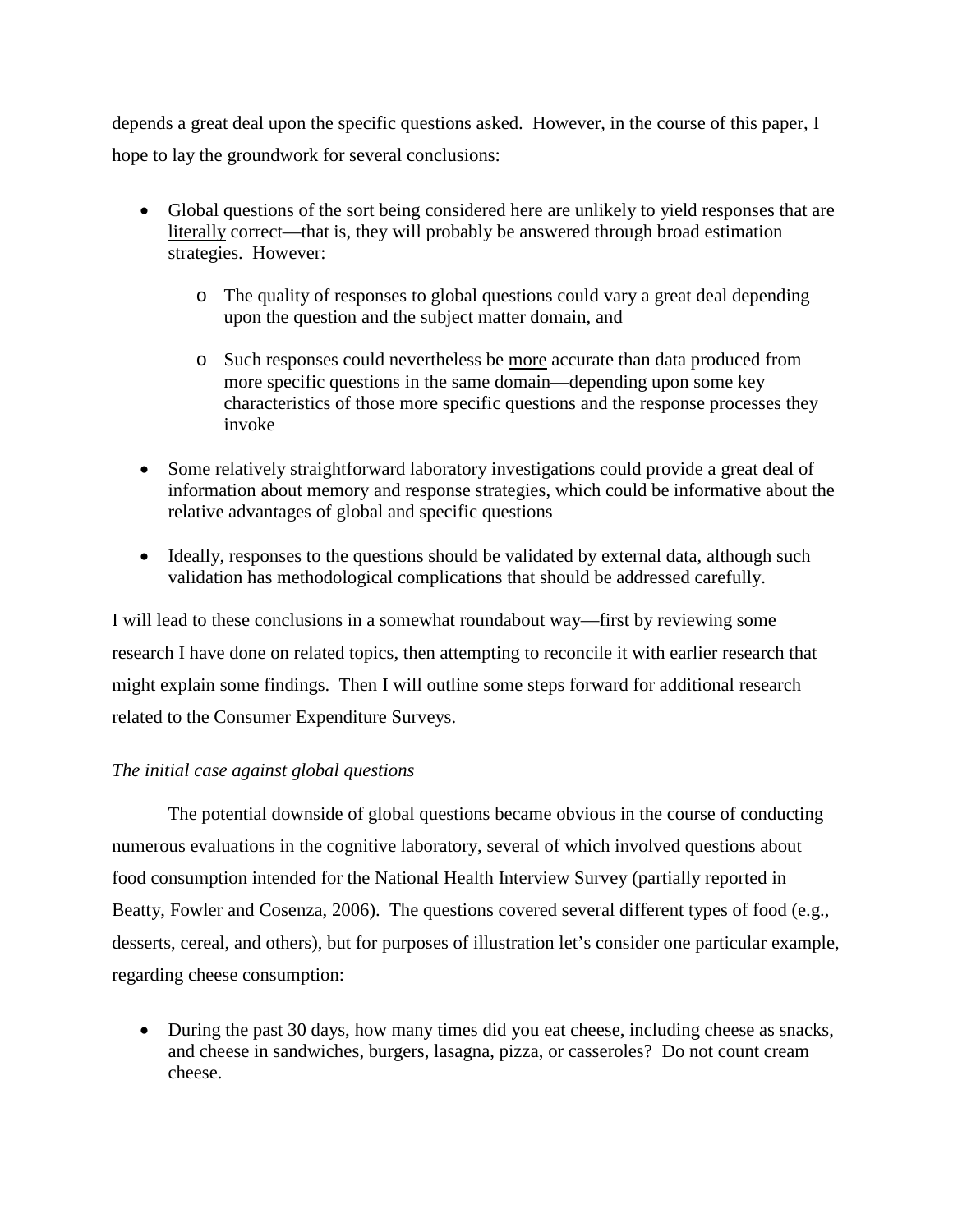In cognitive laboratory testing, many participants freely admitted that their responses were very broad estimates or guesses, and when probed to think further, participants generally remembered additional instances of eating that had not figures into their original responses. Furthermore, breaking the question into components seemed to help: participants were much more confident in their answers when responding regarding particular sub-domains (e.g., cheese on sandwiches, cheese mixed into other foods, and cheese as snacks).

 Subsequent split-ballot experiments compared responses to global questions with responses to multiple specific "decomposed" questions, based on sub-domains as described above:

- During the last 30 days, how many times have you eaten cheese on a sandwich, including burgers?
- During the last 30 days, how many times have you eaten cheese in lasagna, pizza, casseroles, or mixed in with other dishes?
- During the last 30 days, how many times have you eaten cheese as a snack or appetizer?

The specific questions matched as closely as possible the words in the global questions, except that they spread the material over multiple questions. Consistent with cognitive interview findings, the more specific questions yielded higher behavioral reports: global questions yielded a mean report of 13.9 times eating cheese, whereas multiple questions covering the same domain yielded reports of 19.0 times eating cheese, a difference that was significant at the 0.01 level (and similar patterns were observed for other sets of global and specific food consumption questions). Presumably, one of the dangers of global questions is that lead to incomplete reports, for several reasons: too much information may be presented at once, overwhelming working memory; and, respondents may spend less time recalling pertinent information. Thus a plausible argument could be made that the global questions produce under-reports, and the specific questions are more accurate.

Furthermore, behavior coding of the interviews revealed that several indicators of problems were more prevalent with the global questions than any of the more specific questions—and that respondent performance improved as they answered more questions (see Table 1, below).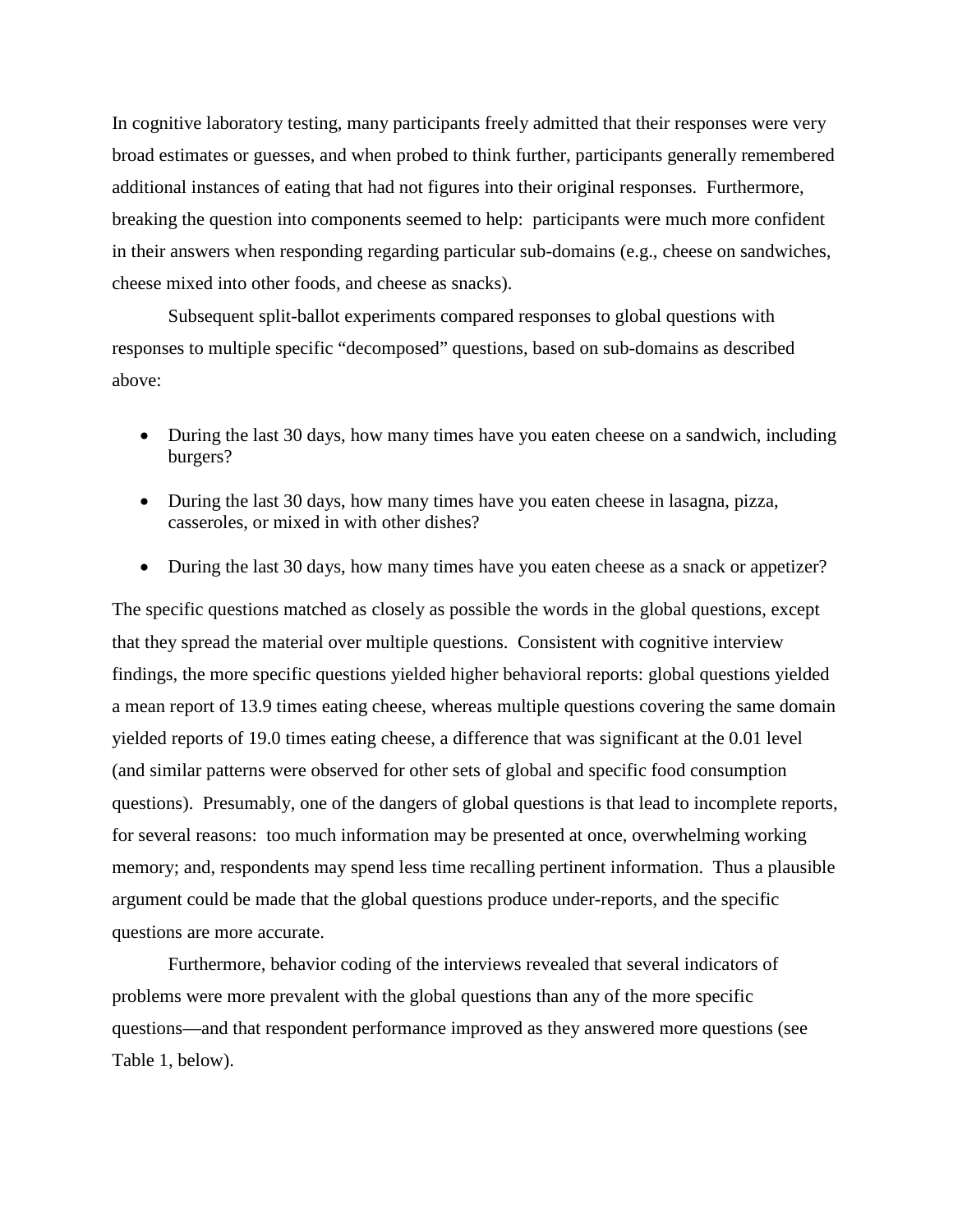|                                              | Global |     | Spec1 Spec2 Spec3 |     |
|----------------------------------------------|--------|-----|-------------------|-----|
| Inadequate initial response                  | 15.9   | 99  | 83                | 31  |
| Probes used during administration            | 13.7   | 7 X | 63                | 2.1 |
| Respondent requested help/repeat of question | 19.1   | 151 | 31                | 21  |

Table 1: Behavior coding of global and specific questions regarding cheese consumption

(all expressed as  $\%$ ; most signif at  $p<.05$ )

#### *Counter-arguments regarding global questions*

However, specific questions have their disadvantages—most prominently time. In the study mentioned above, it took nearly twice as long on average to obtain answers to three specific questions as to one global question. Furthermore, some of the apparent advantages seen in behavior coding proved to be illusory. Whether we are asking one question or three, we are still generating one data point—thus, it might be more appropriate to consider the *cumulative* rates of "undesirable" behaviors needed to arrive at those points. When comparing global and specific questions in that manner, their performances are not significantly different. It takes about the same amount of probing to yield a response in either case.

 The critical criterion is accuracy. If the specific questions are significantly closer to reality, *and* that precision is analytically significant, then the increased cost of multiple questions might be justifiable. On the other hand, if the global questions are more accurate, *or* any error they introduce is tolerable, then it would seem to be preferable to enjoy the efficiency that global questions offer. But to make that determination, we need more data on the relative accuracy of each.

#### *Validating data from global and specific questions*

 In a subsequent study (Beatty and Maitland, 2008) we attempted to provide such validation data through another split-ballot design with a diary component. The experiment used the same food consumption questions, and also included an additional global question on physical activity (the alternative version was split into specific questions about walking, active chores, and more "deliberate" exercise). See the Appendix for the full texts of the questions. One important change from the versions of the questions presented previously was that it was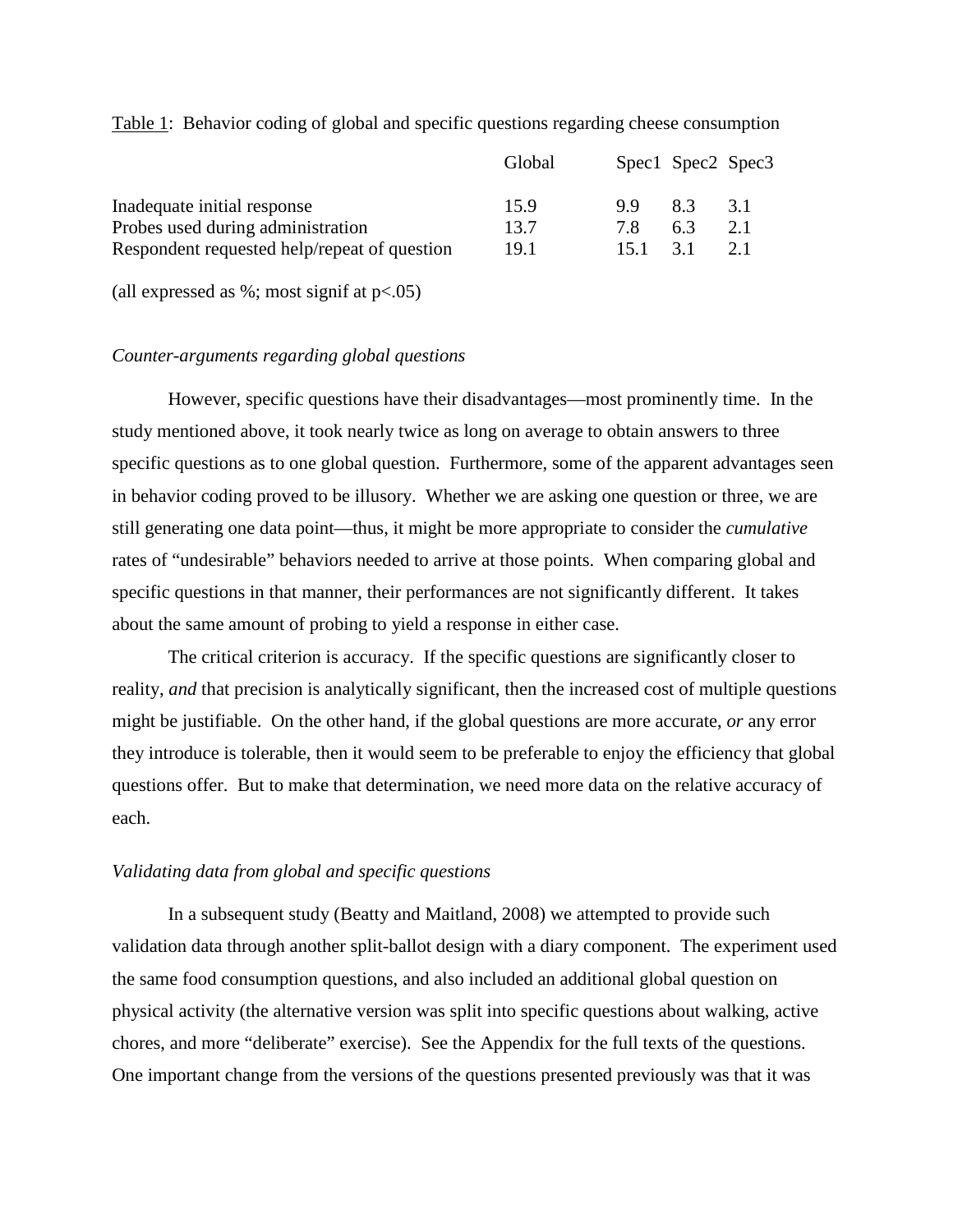necessary to change the reference period from 30 days to 3 days. Collecting validation data over a 30-day period was simply not possible.

As a first step, participants in the study agreed to complete a 3-day web diary that recorded all food eaten and physical activities done on a daily basis. The diary was a somewhat simplified version of a web diary that had been collaboratively designed by researchers at several federal health agencies, with input from the contractor (SRBI) who carried out data collection. It included examples of the sort of information desired, progress screens, and various prompts. For example, after respondents submitted the food diary for each day, a prompt asked "Have you included all snacks, all side dishes you had with meals, and everything you added to the foods you ate?" After the respondent submitted the physical activity diary a prompt asked, "Have you included any time you walked for at least 10 minutes, any sports or active games you played, and any time you worked out or exercised?" In addition to the prompts, the diary was designed to facilitate recall by asking for entries related to breakfast, lunch, dinner, and snacks.

Respondents who completed the diary on three consecutive days were invited to participate in a follow-up telephone interview. Respondents to this interview received one of two questionnaire versions. Each version contained questions about food consumption (regarding cheese, cereal, pasta and rice, desserts, and oils) and physical activity. The questionnaire versions were constructed so that all respondents received global questions for some domains, and multiple, specific questions for others. To summarize a very complicated process, results from the web diary were carefully coded as a validity check of responses to the global and specific survey questions.

Based on hypotheses from earlier studies, we expected the data to show several things. First, we expected that global questions would generally undercount behaviors relative to the diary reports. Second, we expected that decomposed questions would lead to reports that were closer to diary reports than the global questions. That is, if X represents the diary report, D represents reports from decomposed questions, and G represents reports from global questions, we generally expected reports frequencies in the following pattern:

Low freq G D X High freq |---------------------------------------------|----------------------------------------|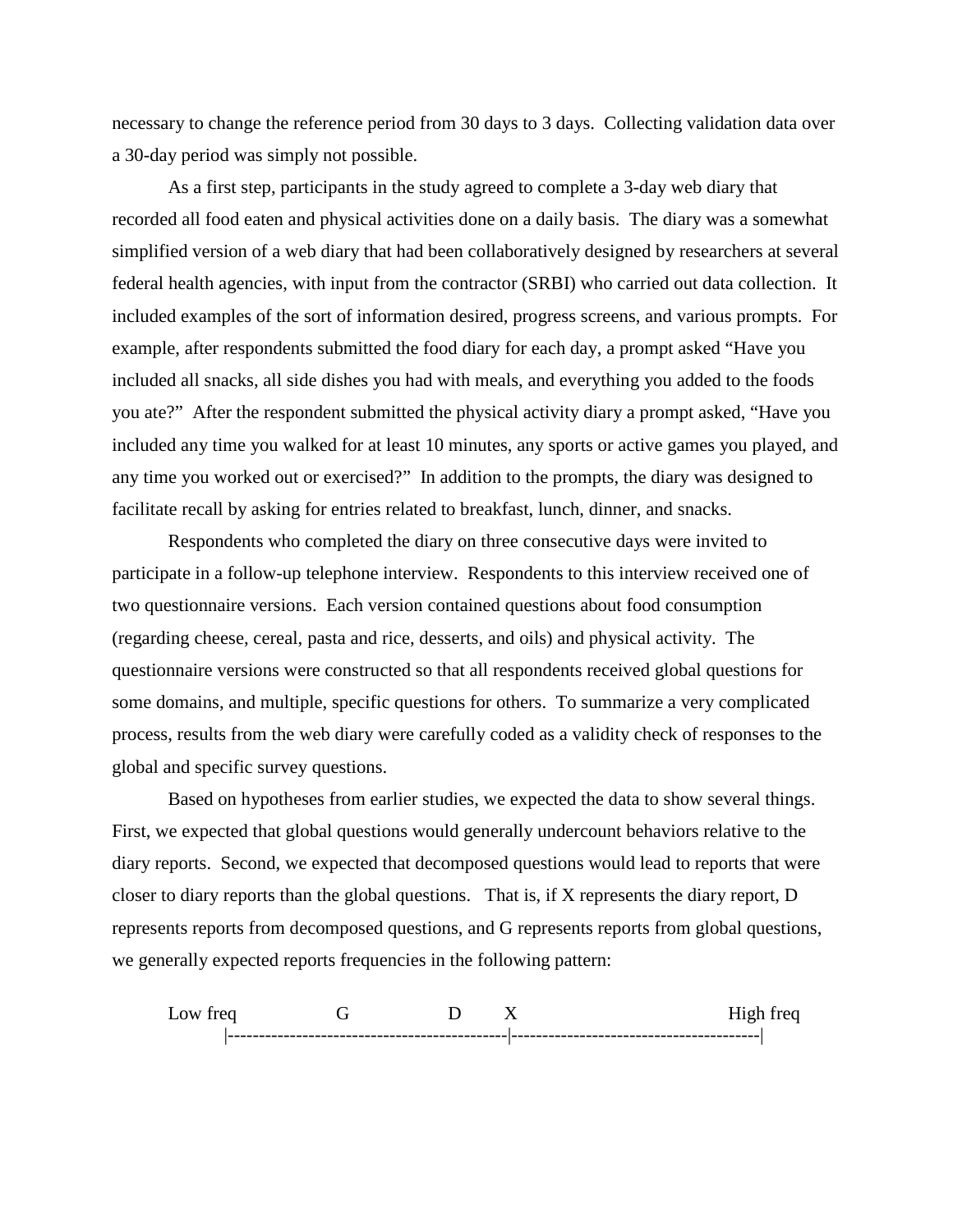To evaluate the accuracy of the global and decomposed questions, we computed the relative bias for each, defined as (survey response – diary response)/diary response. This provides a standardized measure of the disagreement between diary and survey measures overall. P-values were computed by two-tailed t-tests, exploring the hypothesis that the mean responses from the diary and from the interview are equal.

In the case of the cheese questions, results were basically as expected: global questions strongly undercounted cheese relative to the diary; decomposed questions *over*-counted the diary, but not as strongly (p=.06). Decomposed questions similarly performed better when asking about cereal (although in this case, the *global* question significantly over-counted consumption); and although the bias of decomposed questions regarding physical activity was slightly lower than the bias from global questions, both significantly undercounted relative to the diary. However, for three other sets of questions, the *global* items were less biased. The difference was not significant for questions about pasta and dessert, but was for questions about oil.

| Domain            | Question type        | Bias relative to diary $(\%)$ |
|-------------------|----------------------|-------------------------------|
| Cheese            | Global<br>Decomposed | $-20.9***$<br>$16.6*$         |
| Physical activity | Global<br>Decomposed | $-19.5**$<br>$-14.5***$       |
| Oil               | Global<br>Decomposed | $-16.9**$<br>$-25.1***$       |
| Cereal            | Global<br>Decomposed | 21.4***<br>6.8                |
| Pasta and rice    | Global<br>Decomposed | 1.3<br>10.2                   |
| Dessert           | Global<br>Decomposed | $-9.9$<br>14.3                |

|  |  | Table 2: Bias for global and decomposed questions—original diary coding |  |  |
|--|--|-------------------------------------------------------------------------|--|--|
|  |  |                                                                         |  |  |

 $*p<.1$ ,  $*p<.05$ ,  $**p<.01$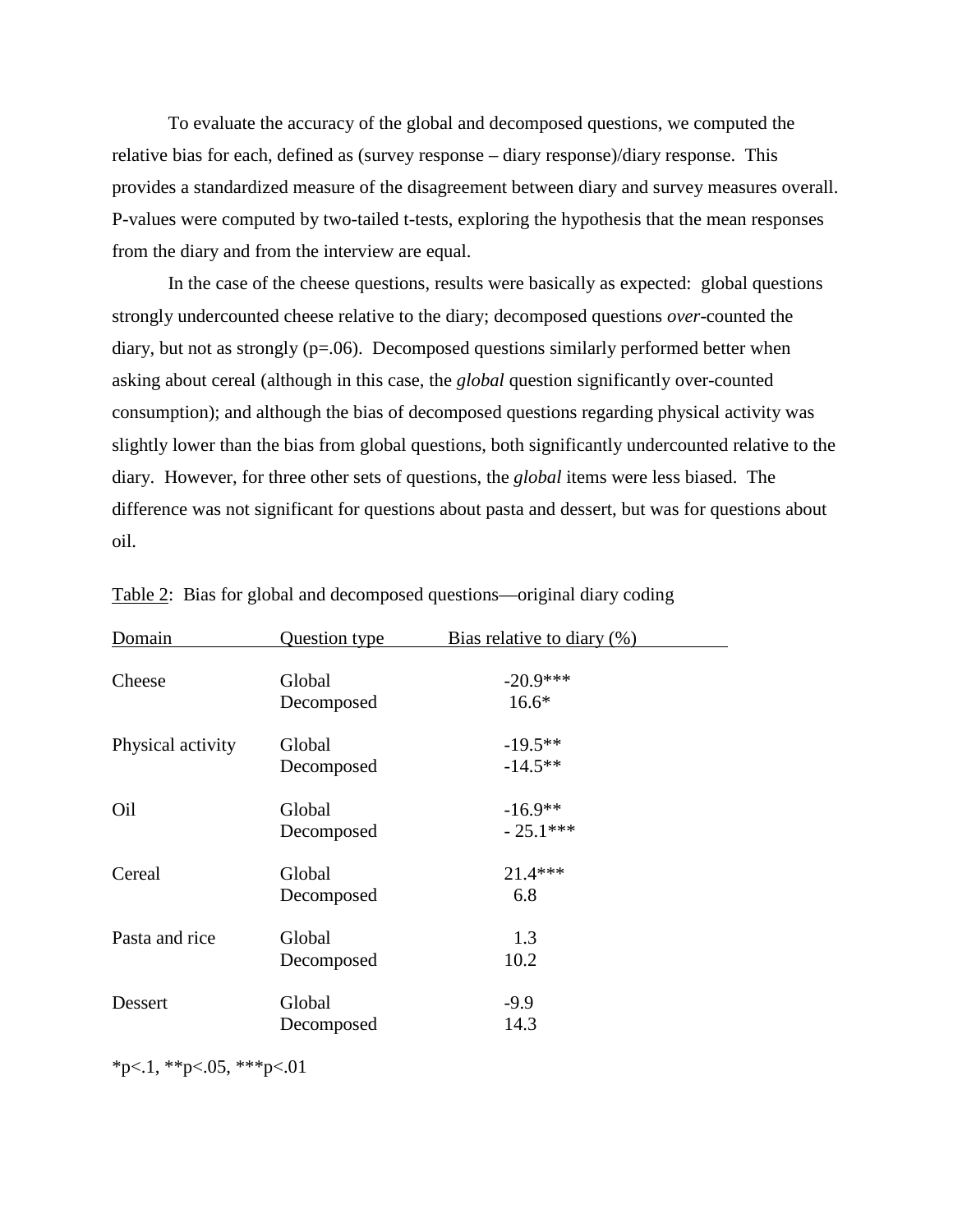Further muddling this picture is the fact that quantifying the coding diary data was complicated. Sometimes it was ambiguous whether a particular food or activity should be included, and other times it was unclear whether something should be counted one or more times (for example, two slices of pizza). Our initial coding scheme was liberal, accepting ambiguous items and counting them as many times as could be reasonably supported. However, given some concerns about the supportability of some of these decisions, we recoded data more conservatively, this time including only "clear cut" reports in the total counts.

 An analysis using only the "clear cut" diary reports turns some of the original findings on their head. Global survey responses are not significantly different from the conservative diary estimates for three questions (cheese, pasta and dessert), whereas the multiple decomposed questions generate significant *over*-reports. And, although decomposed questions on physical activity and cereal did better than their global counterparts, the biases for global and decomposed questions were comparable (both were not significantly different from diary reports in the case of physical activity, and both were highly significant in the case of cereal).

| Domain            | Question type        | Bias relative to diary $(\%)$ |
|-------------------|----------------------|-------------------------------|
| Cheese            | Global<br>Decomposed | $-10.8$<br>$22.5***$          |
| Physical activity | Global<br>Decomposed | $-9.1$<br>$-0.4$              |
| Cereal            | Global<br>Decomposed | $40.6***$<br>29.5***          |
| Pasta and rice    | Global<br>Decomposed | 3.9<br>$16.7*$                |
| Dessert           | Global<br>Decomposed | 5.6<br>28.7***                |

Table 3: Bias for global and decomposed questions—conservative diary coding

 $*p<.1$ ,  $*p<.05$ ,  $**p<.01$ 

Note: new coding rules did not affect questions about oil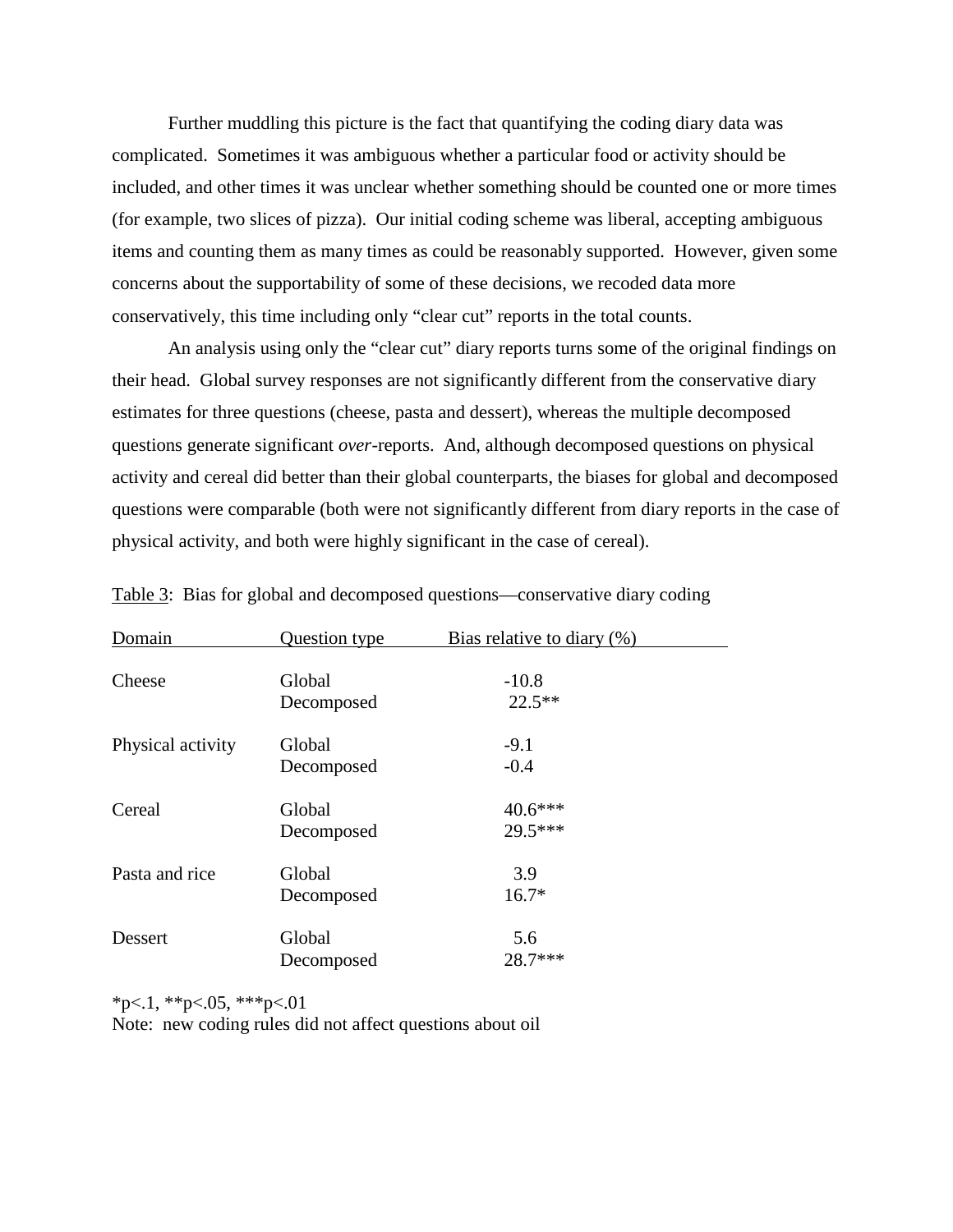Taken altogether, results are quite mixed. However, it is clear that the expected persistent advantage of multiple questions does not always materialize. In fact, global questions performed better than decomposed questions in a slight majority of the comparisons considered—but the results do not provide a clear slam-dunk either way. Six out of eleven global survey questions were not significantly biased compared to diary reports, but five were; conversely, five out of eleven decomposed question sets were not significantly biased compared to diary reports, but six were. In any case, support for our hypotheses was inconsistent.

#### *Reconciling these results with other research*

Although our hypotheses were formed through observation of actual survey responses in the laboratory, several previous studies would not have supported them. For example, Belli et al. (2000) demonstrate that at least some of the time, global questions are superior to multiple questions because the latter produce over-reports due to double counting. Menon (1997) also demonstrated that decomposed questions are not necessarily better, and hypothesized that a critical distinction centers on the regularity of the behavior in question. The basic idea is that decomposing questions should have a positive effect for reports of irregular behaviors, where *counting* is the likely response strategy. Decomposed questions makes counting simpler because there are fewer events to remember, and each is likely to be more distinctive. However, if the questions ask about regular behaviors, decomposition can actually interfere with the response process: whereas a reasonable heuristic might be available for estimating the response to a global question, one might not be available to formulate answers to more specific questions.

Although these studies are very useful, I have reservations about their applicability to most behavioral surveys, for several reasons. First, some of the examples considered in both studies are rather far-removed from the typical survey topics. Menon, for example, evaluates questions on the frequency of drinking water from public fountains and similarly banal events. Second, it is easy to understand why some of the specific questions proposed in these studies are *more* challenging than their global counterparts. In another of Menon's examples, a global question about frequency of washing hair is broken down into specific questions about washing hair in the morning, before dates, before a party, and so on. For most people, the global question can be answered based on predictable patterns. The decomposed questions, rather than parsing the response task into more memorable components, arguably break the question into *less*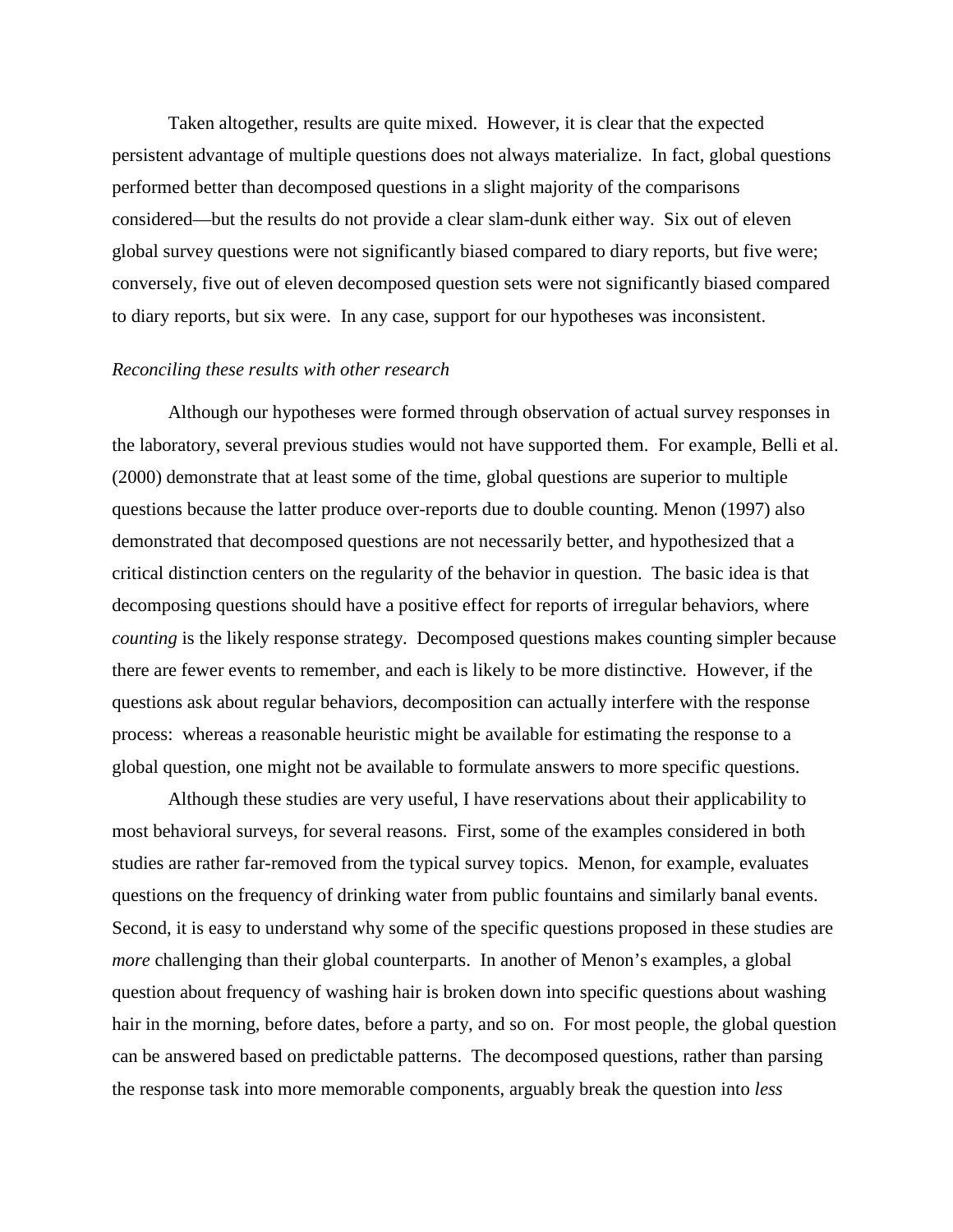memorable events. Similarly, Belli et al. decompose a question about frequency of phone calls into questions about *less* memorable behavior, i.e., making local and long distance calls. But decomposition does not *necessarily* make a question's frame of reference more esoteric. In some cases, it could parse a difficult question into manageable parts. Third, the response task regarding their global questions is often different than the global questions of concern to survey researchers, and certainly different than the CES. Whereas some of the global questions cited by Menon and others could be answered through episodic recall, I will suggest that most of the global questions we are concerned with could probably not be answered through literal remembering of events or amounts. Estimation that draws upon heuristics and semantic memory, and involving some degree of uncertainty (see Burton and Blair, 1991) will almost certainly be required.

Given that we are usually concerned with estimation processes rather than literal recall, it seems reasonable that response quality will largely be a function of whether question construction lines up optimally with the organization of respondent memories. In other words, there are likely to be questions where global question are better than their specific counterparts and vice-versa.

It might be possible to understand the data presented earlier in that light. Contrary to initial expectations, decomposed questions about desserts consistently did not perform as well as the global question they were drawn from. One possible explanation is that memories are readily accessible that make it possible to estimate patterns of "eating sweets," whereas the information needed to estimate eating particular types of sweets is not as readily accessible. It is also possible that the subcategories of sweets (ice cream and frozen yogurt; cookies, cakes, pies and brownies; candy and chocolate) are not clearly distinct, leading to cognitive burden and perhaps double-counting.

In contrast, a global question about physical activity combines so many activities (yard work, chores, formal exercise, and walking for functional purposes) that it is difficult to imagine a reasonable response strategy. Parsing the question seems logical, and indeed, the decomposed version performs consistently better (although not at statistically significant levels).

 I will suggest that some global questions provide reasonable tasks and some do not, and that there is no simple verdict regarding the general suitability of global questions. Reasonable global questions, quite simply, are those for which there is a reasonable cognitive strategy for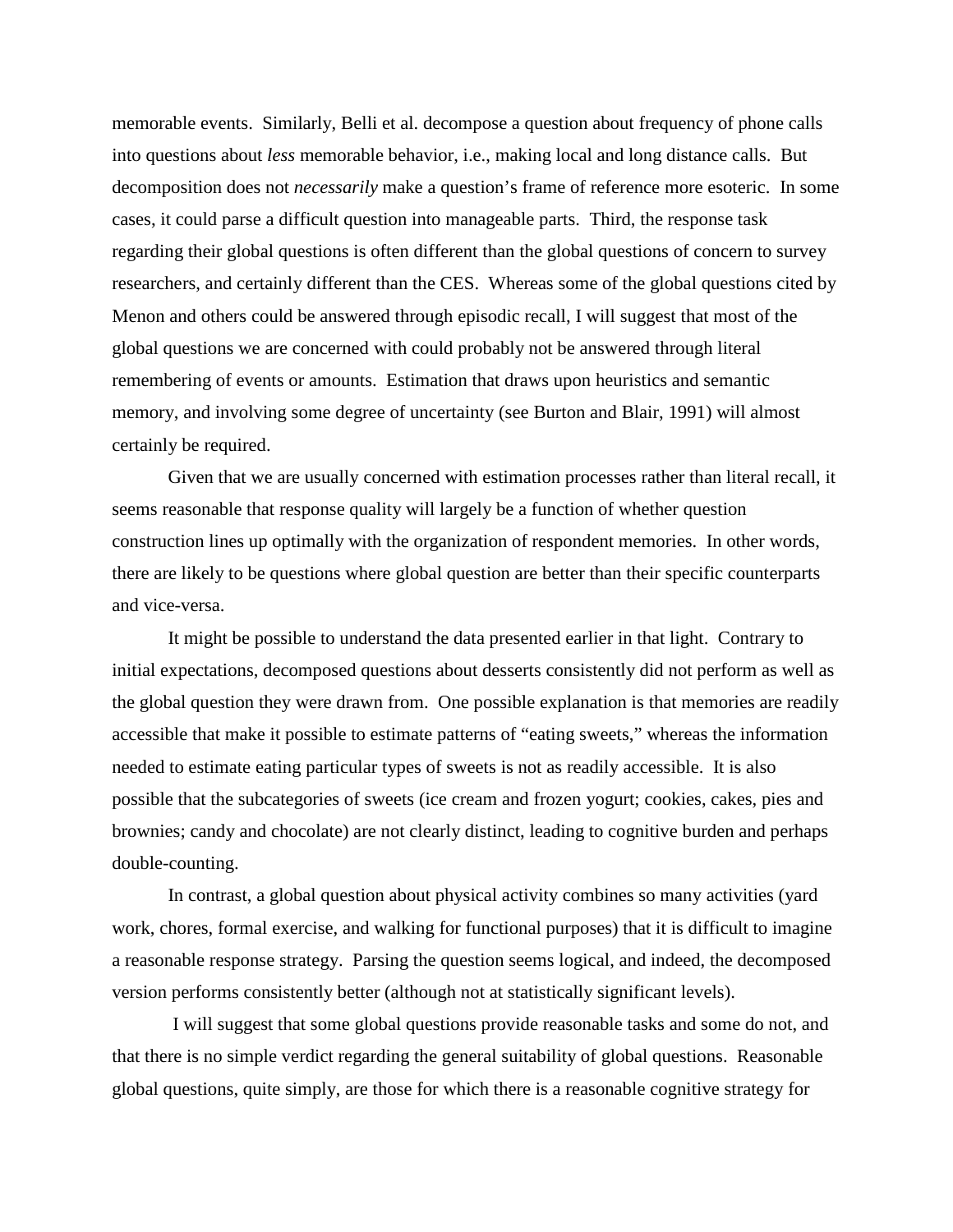responding to them. It is logical that questions are likely to be more effective when they line up with specific ways that memories are encoded (see Tulving, 1972). If specific questions are constructed in a way that corresponds well with memory, then moving to global questions is likely to entail a sacrifice in the precision of estimates. However, it is also possible that specific questions are not optimally designed given the way respondent memories are organized. In that case, a well-designed global question could actually do a better job invoking a reasonable estimation strategy.

#### *Toward future research and evaluation of CES measures*

If some global questions perform better than others, data is needed to evaluate how well they match up with what respondents can actually report, as opposed to more specific counterpart questions. It is a relatively straightforward manner to collect such data through cognitive laboratory evaluations. One approach is to use probes or think-alouds to investigate how respondents answer global and specific questions. Resulting data can be used to evaluate which level of question specificity matches respondent memories best-- or, whether particular global questions push respondent estimation beyond what seems acceptable. It is also reasonable to expect that in some cases global questions could pose simpler tasks than more specific counterparts.

Ultimately, validation data is highly desirable to evaluate the accuracy of global or specific questions, but collecting such data can be impractical and challenging. The research cited earlier is partially a cautionary tale of coding perils. When using diaries, great attention to coding procedures is necessary to ensure that diary data will be comparable to survey responses. It is also important to validate questions using the reference period that will actually be used in survey questions. Moving from a 30-day to a 3-day reference period was an unfortunate compromise that could have significantly altered the response task (i.e., whereas estimation is almost certainly required for a 30 day reference period, a counting strategy is plausible over three days). This compromise could have affected the generalizability of findings.

Another hypothesis that emerged from the study described earlier is that patterns of bias could be related to frequency of behaviors. In data not presented here, we found that the bias from multiple decomposed questions was relatively constant, whereas the bias of global questions (toward underestimation) seemed to increase the more frequent the behavior. The data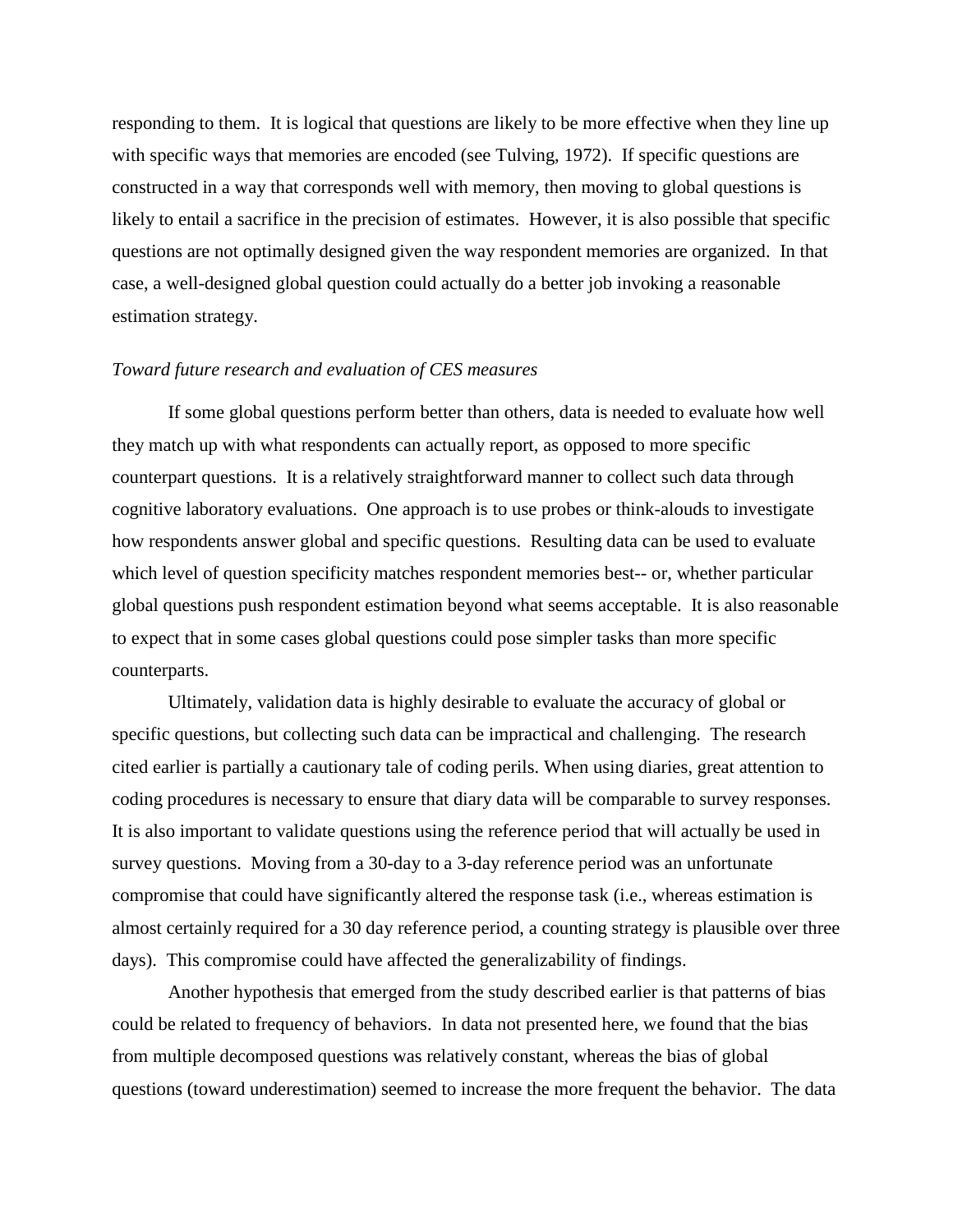are hardly definitive, but suggest the possibility that biases from global questions may be stronger for higher frequency behaviors. This could suggest that there is greater benefit to keeping multiple questions for such behaviors. This is certainly worth exploring in future research.

Global questions, especially those covering wide conceptual terrain and long reference periods, are unlikely to provide answers that are literally correct in terms of recall of specific information. They are more likely to invoke estimation strategies, but this does not necessarily mean that the information produced is of lesser quality. But it could mean that, compared to specific questions, respondents will rely on broader estimation strategies that could produce less precise data. This possibility should be explored on a question by question basis, as the quality of global questions can vary greatly.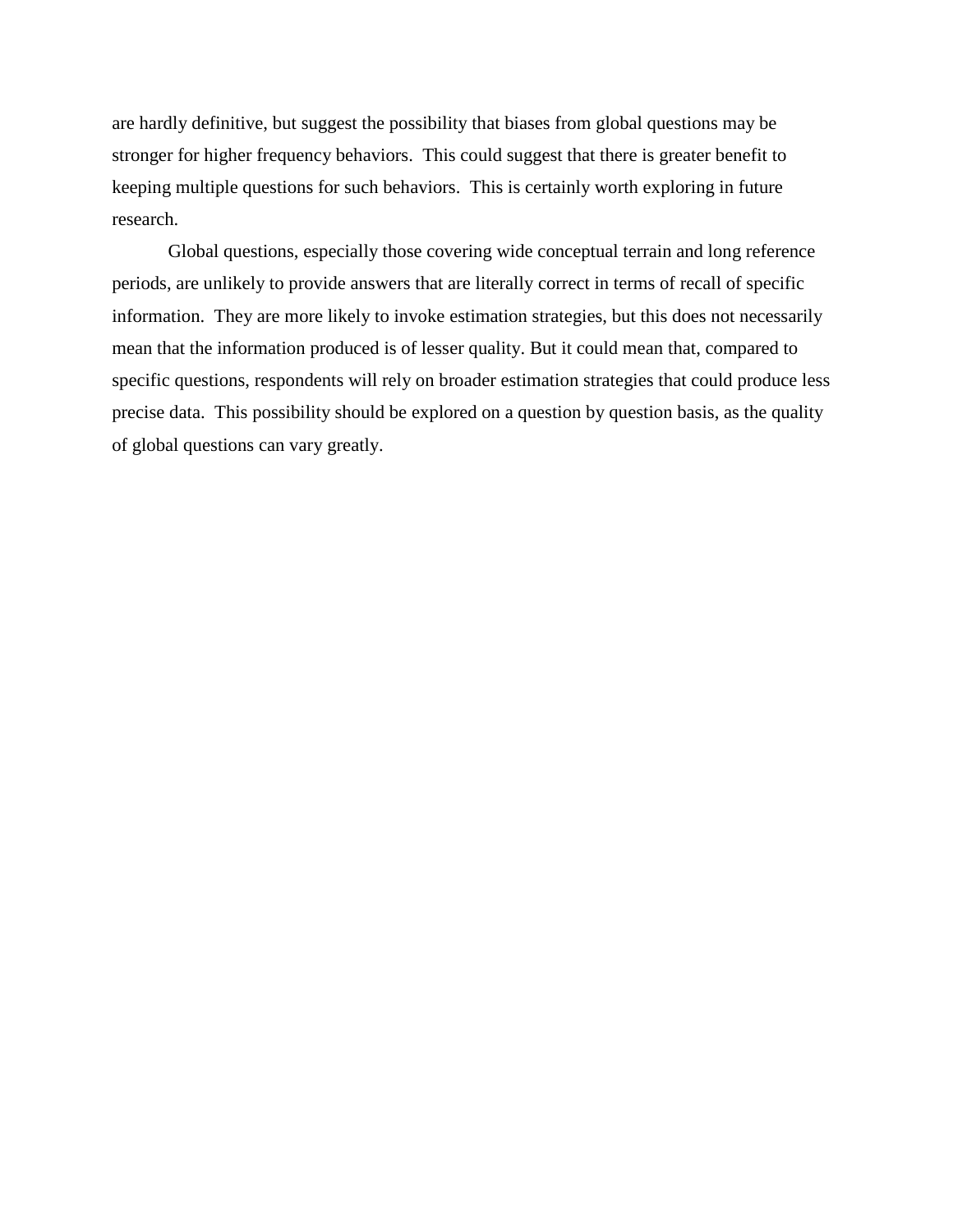## **References**

Beatty, P., Cosenza, C., and Fowler, F. (2006). "Experiments on the Structure and Specificity of Complex Survey Questions." Paper presented at the 2006 AAPOR Conference held in Montreal, Quebec, Canada. Proceedings of the Section on Survey Research Methods, American Statistical Association, 2006.

Beatty, P., and Maitland, A. (2008). "The Accuracy of Decomposed vs. Global Behavioral Frequency Questions." Paper presented at the American Association for Public Opinion Research Conference held in New Orleans, LA, May 14-18, 2008.

Belli, R.F., Schwarz, N, Singer, E, and Talarico, J. (2000). "Decomposition Can Harm the Accuracy of Behavioural Frequency Reports." Applied Cognitive Psychology, 14, 295-308.

Burton, S. and Blair, E. (1991). "Task Conditions, Resposne Formulation Processes, and Response Accuracy for Behavioral Frequency Reports in Surveys." Public Opinion Quarterly, 55, 50-79.

Menon, G. (1997). "Are the Parts Better than the Whole? The Effects of Decompositional Questions on Judgments of Frequent Behaviors." Journal of Marketing Research, 34, 335-346

Tourangeau, R, Rips, L.J., and Raskinski, K. (2000). The Psychology of Survey Response. Cambridge, UK: Cambridge University Press.

Tulving, E. (1972). "Episodic and Semantic Memory." In E. Tulving and W. Donaldson, eds., Organization of Memory. New York: Academic Press.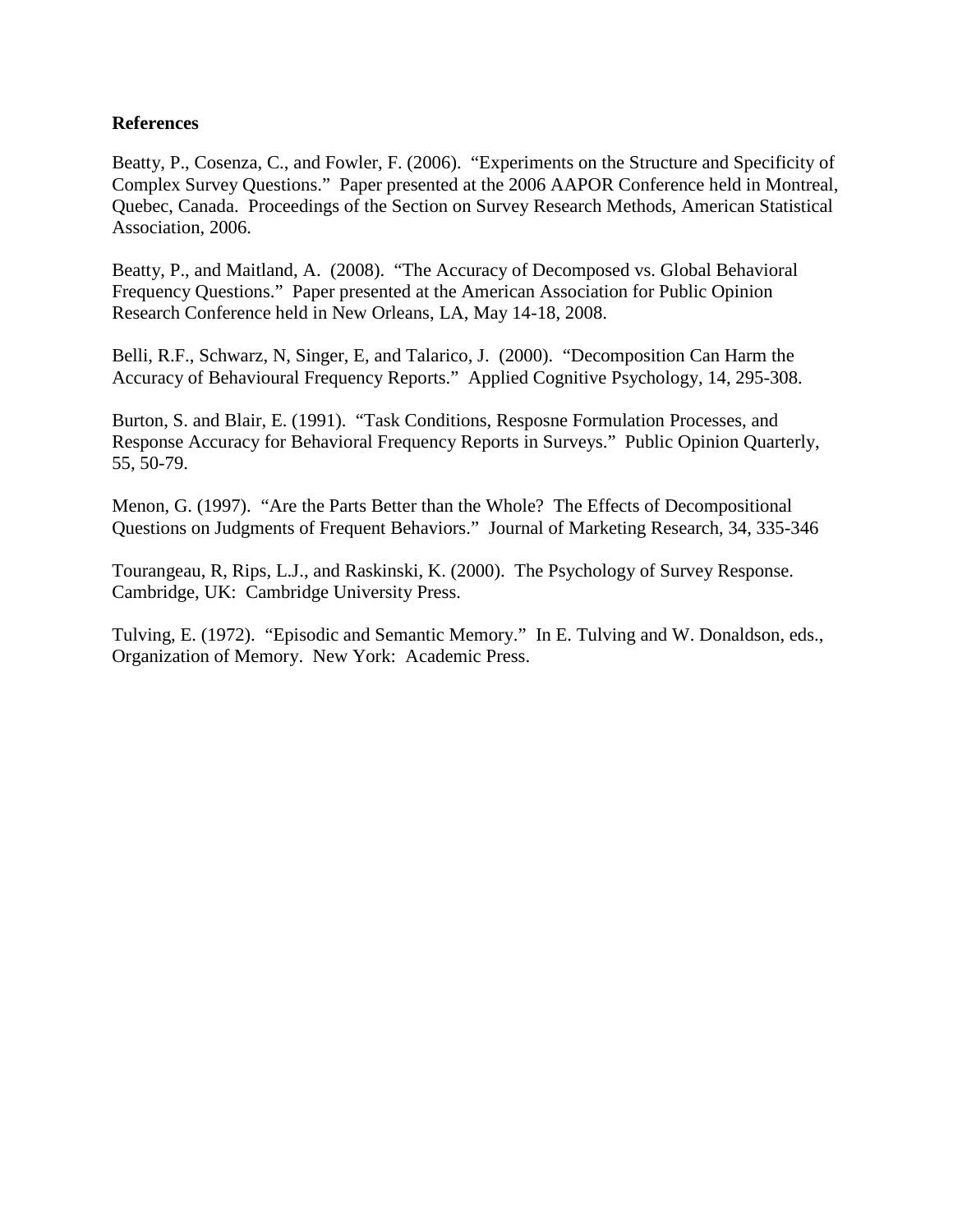# **Appendix: Global and Decomposed Questions**

## Physical Activity—Global

The first question is about moderate or strenuous physical activities you may have done at home or in your leisure time. By moderate or strenuous, we mean physical activities that lasted 10 minutes or longer, and caused at least some increase in heart rate or breathing. Please do not include physical activities done in any job for pay.

From [START DAY] to [END DAY], how much time did you spend doing moderate or strenuous physical activities, including yard work or other chores, walking for exercise or to get somewhere, or other exercise such as running, cycling, working out in a gym, or playing sports?

## Physical Activity-- Decomposed

The next few questions are about moderate or strenuous physical activities you may have done at home or in your leisure time. By moderate or strenuous, we mean physical activities that lasted 10 minutes or longer, and caused at least some increase in heart rate or breathing. Please do not include physical activities done in any job for pay.

DQ1A. From [START DAY] to [END DAY], how much time did you spend doing moderate or strenuous yard work or other chores?

DQ1B. From [START DAY] to [END DAY], how much time did you do moderate or strenuous walking, either for exercise or to get somewhere?

DQ1C. From [START DAY] to [END DAY], how much time did you spend doing other moderate or strenuous exercise such as running, cycling, working out in a gym, or playing sports?

## Cereal—Global

GQ2. How many times did you eat hot cereal such as oatmeal or grits, or cold cereal such as Wheaties or Cheerios, either as part of a meal or as a snack? [IF ASKED FOR TIME PERIOD: 'FROM [START DAY] TO [END DAY']

## Cereal—Decomposed

DQ2A. From [START DAY] to [END DAY], how many times did you eat hot cereals such as oatmeal or grits either as part of a meal or as a snack?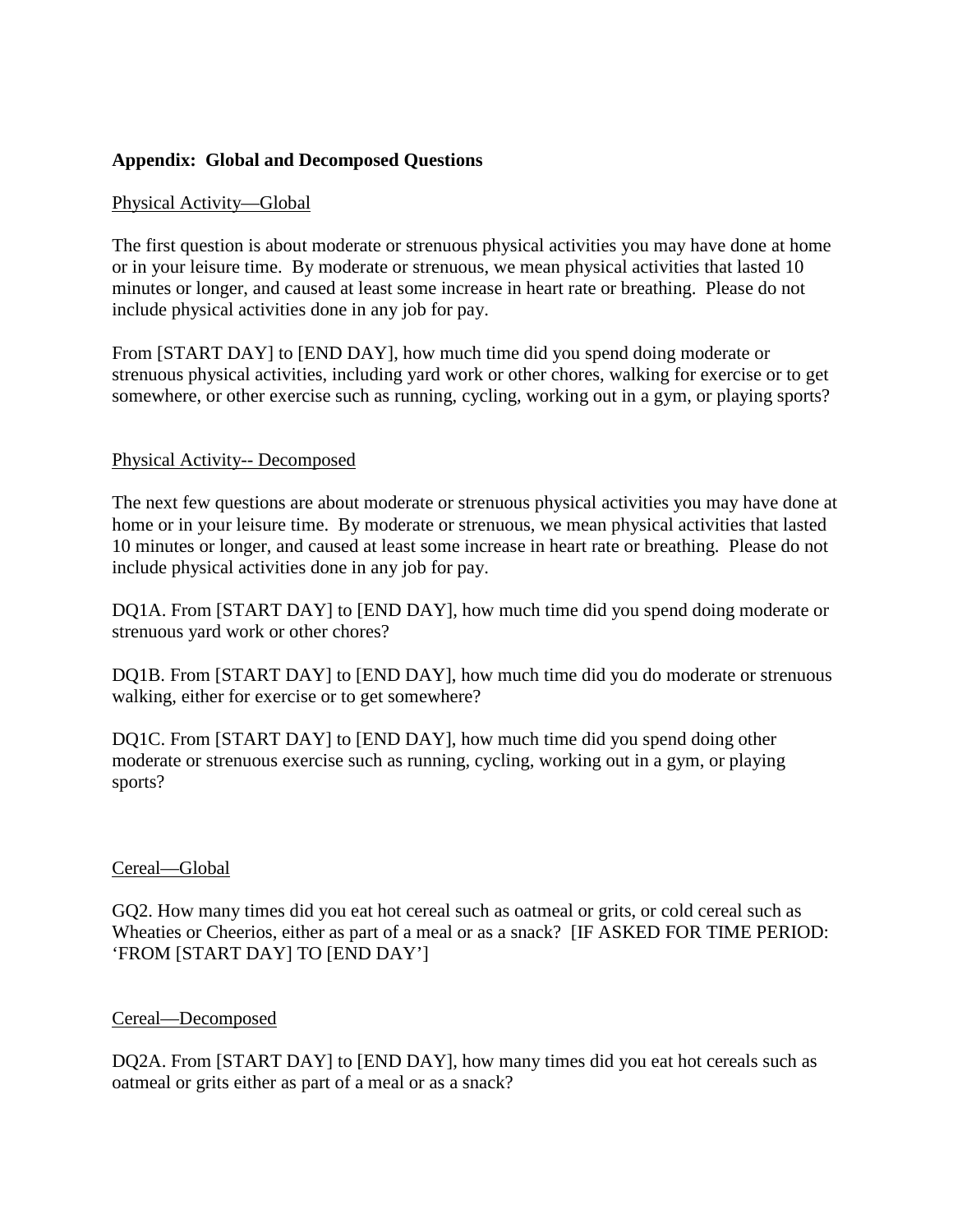DQ2B. How many times did you eat cold cereals such as Wheaties or Cheerios either as part of a meal or as a snack? [IF ASKED FOR TIME PERIOD: 'FROM [START DAY] TO [END DAY]']

## Pasta and Rice—Global

GQ3. How many times did you eat pasta or rice? Include spaghetti, noodles, macaroni and cheese, pasta salad, any other kind of hot or cold pasta, and either white or brown rice. [IF ASKED FOR TIME PERIOD: 'FROM [START DAY] TO [END DAY']]

Pasta and Rice—Decomposed

DQ3A. How many times did you eat any kind of pasta, such as spaghetti, noodles, macaroni and cheese, pasta salad, or any other kind of hot or cold pasta? [IF ASKED FOR TIME PERIOD: 'FROM [START DAY] TO [END DAY']]

DQ3B. How many times did you eat any kind of rice, either white or brown rice? [IF ASKED FOR TIME PERIOD: 'FROM [START DAY] TO [END DAY']

## Cheese—Global

GQ5. How many times did you eat cheese, including cheese as snacks or appetizers, and cheese in sandwiches, burgers, lasagna, pizza, or mixed in with some other dish? Do not count cream cheese. [IF ASKED FOR TIME PERIOD: 'FROM [START DAY] TO [END DAY'] [IF ASKED, CHEESED DIP CAN BE INCLUDED AS A SNACK OR APPETIZER]

## Cheese—Decomposed

The next few questions are about any cheese you may have eaten from [START DAY] to [END DAY]. Please do not count any cream cheese you may have eaten.

DQ5A. From [START DAY] to [END DAY], how many times have you eaten cheese on a sandwich, including burgers?

DQ5B. How many times have you eaten cheese as snacks or appetizers? [IF ASKED FOR TIME PERIOD: 'FROM [START DAY] TO [END DAY']] [IF ASKED, CHEESED DIP CAN BE INCLUDED AS A SNACK OR APPETIZER]

DQ5C. How many times have you eaten cheese in lasagna, pizza, or mixed in with some other dish? Please do not include in your answer anything you reported in the previous two questions. [IF ASKED FOR TIME PERIOD: 'FROM [START DAY] TO [END DAY]'] Dessert—Global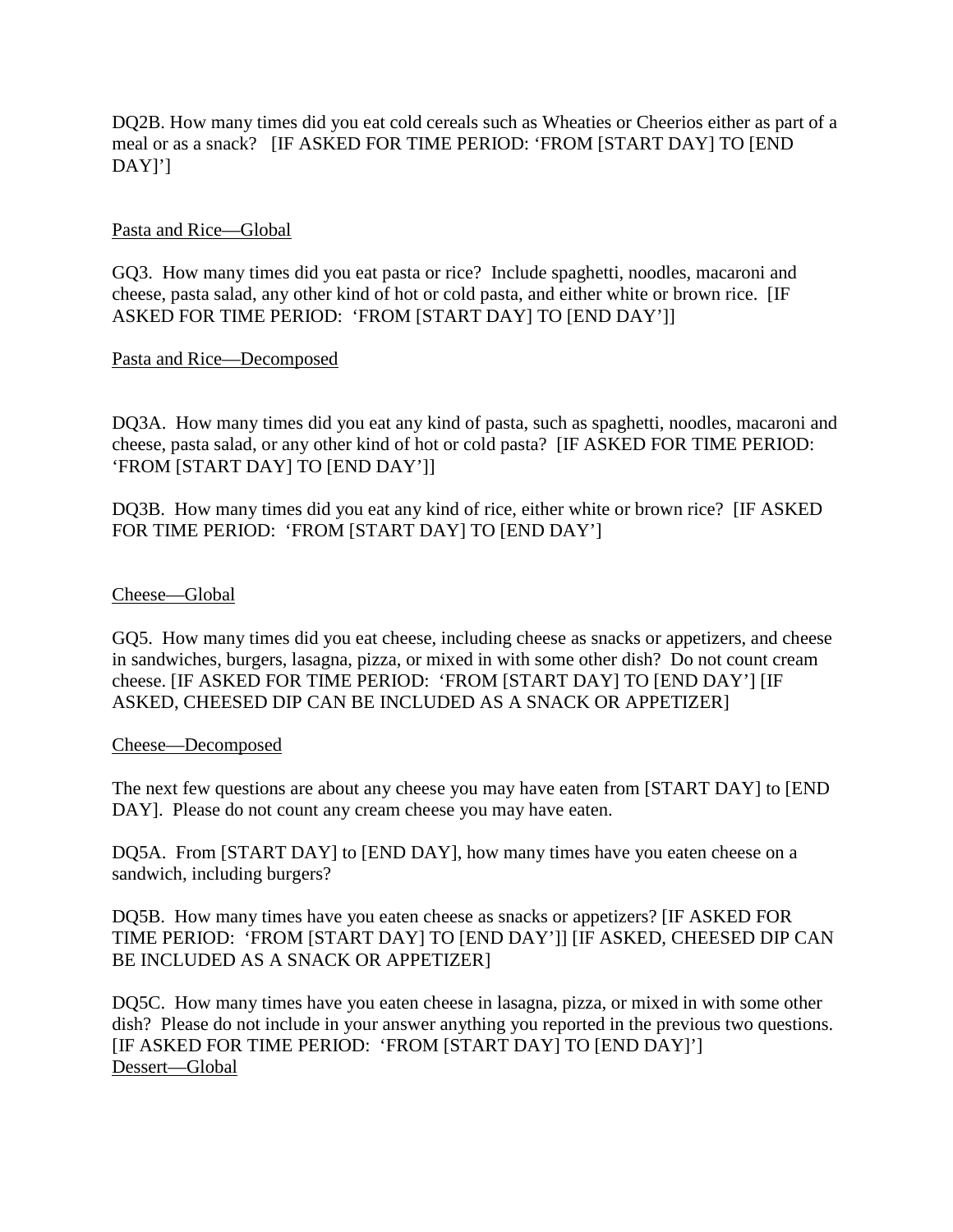GQ6. The next question asks about dessert foods, including ice cream, candy, chocolate, cookies, cakes and pies, and other sweet bakery items you might eat at breakfast or as a snack like doughnuts, Pop tarts, Danishes, and muffins. Please include anything that was low-fat or fatfree, but do NOT include sugar-free items.

How many times did you eat these foods? [IF ASKED FOR TIME PERIOD: 'FROM [START DAY] TO [END DAY]']

# Dessert-- Decomposed

The next few questions are about dessert foods, including sweet baked goods you may have eaten at breakfast or as a snack from [START DAY] to [END DAY]. Please include anything that was low-fat or fat-free, but do NOT include sugar-free items.

DQ6A. During the period of [START DAY] to [END DAY], how many times did you eat ice cream, sorbet, or frozen yogurt?

DQ6B. How many times did you eat cookies, cakes, pies, or brownies? [IF ASKED FOR TIME PERIOD: 'FROM [START DAY] TO [END DAY]']

DQ6C. How many times did you eat candy or chocolate? Please do not include any chocolate that was an ingredient in something you've already told me about. [IF ASKED FOR TIME PERIOD: 'FROM [START DAY] TO [END DAY]']

DQ6D. How many times did you eat donuts, Danishes, Pop Tarts, or muffins? [IF ASKED FOR TIME PERIOD: 'FROM [START DAY] TO [END DAY]']

## Oil—Global

GQ7. The next question is about oils used with food. You should include things like vegetable oil or olive oil, but not butter or margarine. From [START DAY] to [END DAY], how many times have you used oils to cook food, or added oils to foods like salad, pasta, or bread?

## Oil—Decomposed

DQ7A. The next few questions are about oils used with food. You should include things like vegetable oil or olive oil, but not butter or margarine. From [START DAY] to [END DAY], how many times have you used oils to cook food?

DQ7B. From [START DAY] to [END DAY], how many times have you added oil to salads, such as oil and vinegar?